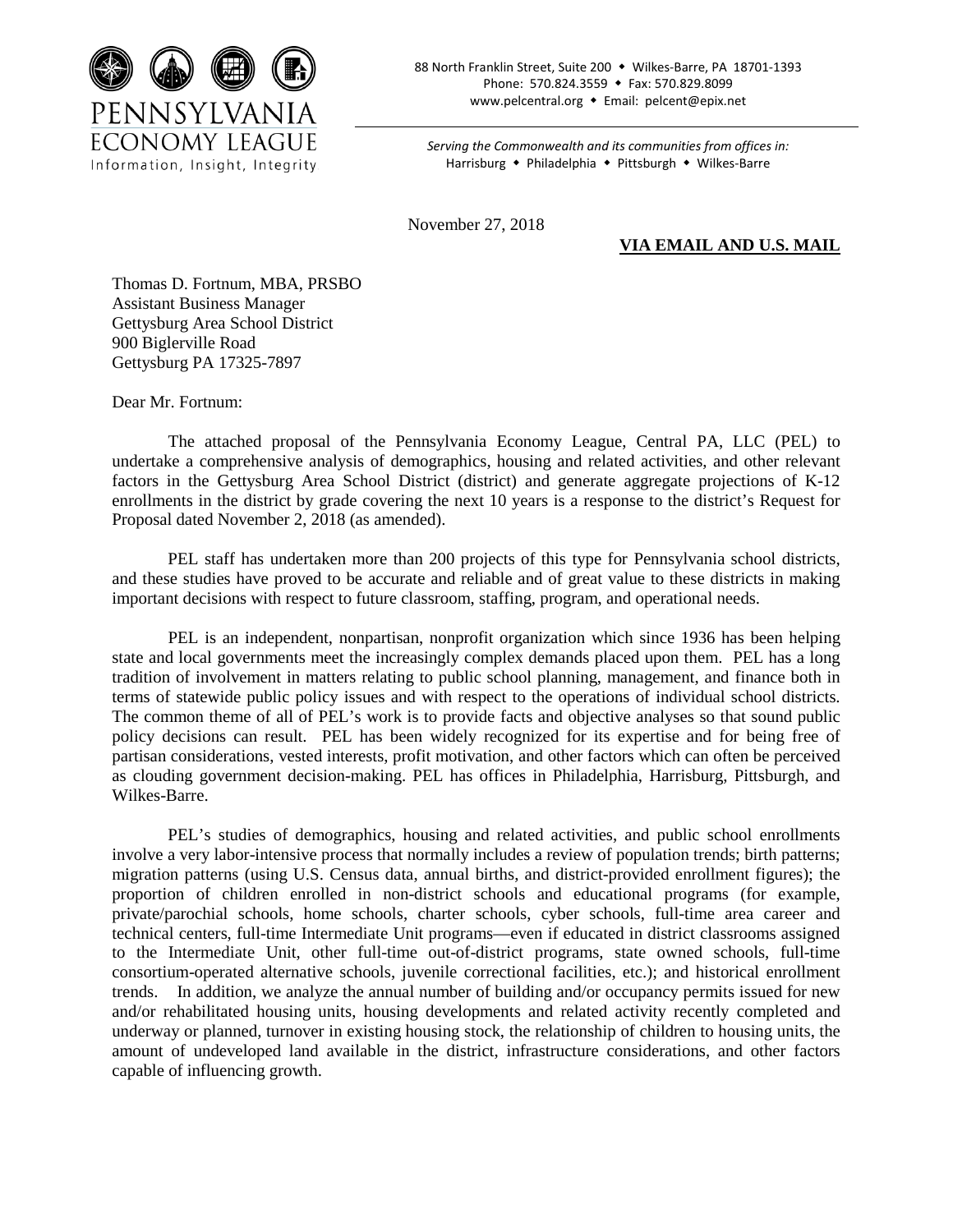Based on this review, which includes discussions with municipal and school officials, and as necessary, county and/or regional planners, representatives of the State Department of Environmental Protection, real estate brokers, developers, and others knowledgeable in these matters, PEL projects districtwide enrollments by grade for the next 10 years. The resulting report with appropriate tabular and graphic support serves as a base for informed decision-making with respect to future school district classroom, staffing, program, and operational needs.

The attached proposal describes the scope, time frame, and cost of the study the district has requested. As it indicates, PEL is prepared to begin this study as early as February 4, 2019*,* and would expect to issue a full draft report within four months of the project's initiation. The cost of the project will be \$16,500. PEL reserves the right to withdraw or alter this proposal if it is not favorably acted upon by the district within 60 days.

It should be noted that the scope of PEL's cost proposal does not include projections of district enrollments for each school building for a minimum of 10 years, as outlined in the district's Request for Proposal (Item 1.7.). Our experience has shown that accurate projections of public school enrollments for periods of 10 years are difficult, at best, because of so many unpredictable variables. In addition, the difficulty of generating reliable projections increases as the focus moves from a school district as a whole down to individual buildings with in a district. Numerous data, methodological, and other limitations (including the relatively small "sample size") encountered when projecting enrollments for multiple elementary buildings using the same techniques relied upon for producing the districtwide figures do not result in the same level of accuracy. We find that per building projection results do not always meet our accuracy standards and, therefore, may be unacceptable for long-term planning of district facilities. We would encourage the district to discuss the impact per building projections will have on increasing the project's cost and overall accuracy.

Further, the scope of this proposal has other exclusions to the district's requested scope of work and these are indicated within the proposal.

We have enclosed, as part of the proposal, background information on the Pennsylvania Economy League that highlights some of the other services provided by PEL, lists a cross section of our school district projects and clients, and includes the profiles of the key staff members who would be involved in this project.

If the Gettysburg Area School District accepts the terms of the enclosed proposal, please sign and return it as soon as possible.

If you have any questions after reviewing the proposal or wish to receive additional information on the nature of the proposed study, please call me.

Sincerely,

Gudd lan

Gerald E. Cross Executive Director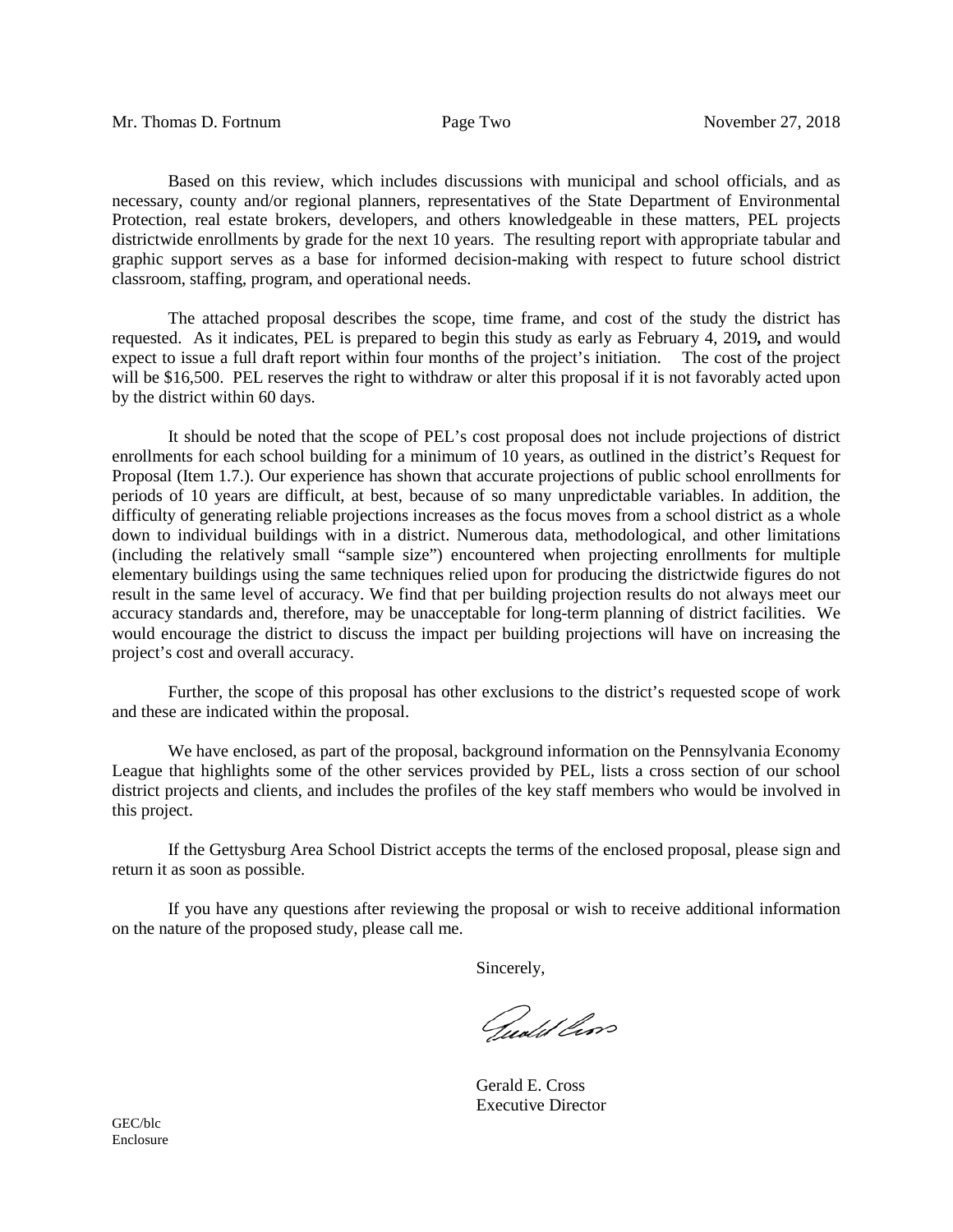**A Proposal to Provide a Comprehensive Analysis of Demographics, Housing and Related Activities, and Other Relevant Factors and Generate Aggregate Districtwide Projections of K-12 Enrollments in the Gettysburg Area School District**

> Submitted for the Consideration of the Administration and School Board of the Gettysburg Area School District

> > Prepared by:

Pennsylvania Economy League, Central PA, LLC 88 North Franklin Street, Suite 200 Wilkes-Barre, PA 18701-1393

November 27, 2018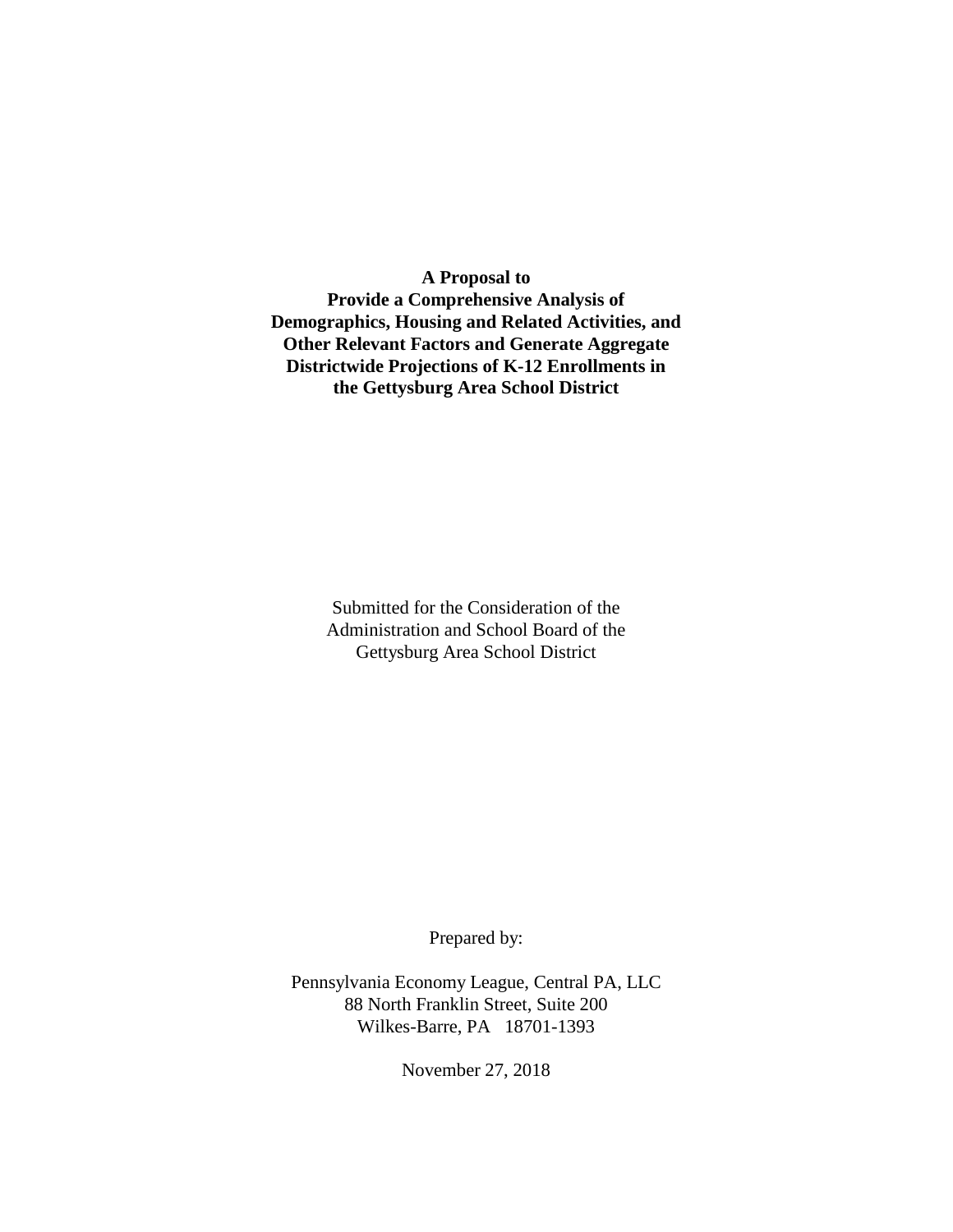# **A Proposal to Provide a Comprehensive Analysis of Demographics, Housing and Related Activities, and Other Relevant Factors and Generate Aggregate Districtwide Projections of K-12 Enrollments in the Gettysburg Area School District**

# **I. PURPOSE**

The purpose of this proposal is to define the study's objective and the scope of services to be provided by the Pennsylvania Economy League, Central PA, LLC (PEL), to the Gettysburg Area School District (district) relative to a comprehensive analysis of demographics, housing and related activities, and other relevant factors and the projection of aggregate districtwide K-12 enrollments and the terms and conditions under which they would be provided.

# **II. OBJECTIVE**

The objective of the proposed study is to determine the future pattern of K-12 enrollments in Gettysburg Area with a view to providing a base of reliable data for use by district administrators and board members, and the general public in making important decisions regarding the district's future classroom, staffing, program, and operational needs.

## **III. SCOPE OF SERVICES**

In order to accomplish the objective of the study, PEL will perform the following major items of work (which are enumerated in the attached outline):

- A. Review population trends, birth patterns, migration patterns (using U.S. Census data, annual births, and district-provided K-12 enrollment figures), the proportion of children involved in non-district schools and educational programs (for example, private/parochial schools, home schools, charter schools, cyber schools, full-time area career and technical centers, full-time Intermediate Unit programs even if educated in district classrooms assigned to the Intermediate Unit, other full-time out-of-district programs, state owned schools, full-time consortiumoperated alternative schools, juvenile correctional facilities, etc.), and historical K-12 enrollment trends.
- B. Review housing and related activities including the annual number of building and/or occupancy permits issued for new and/or rehabilitated housing units during the recent past; new housing developments and related activity recently completed and underway or planned; turnover in existing housing; the relationship of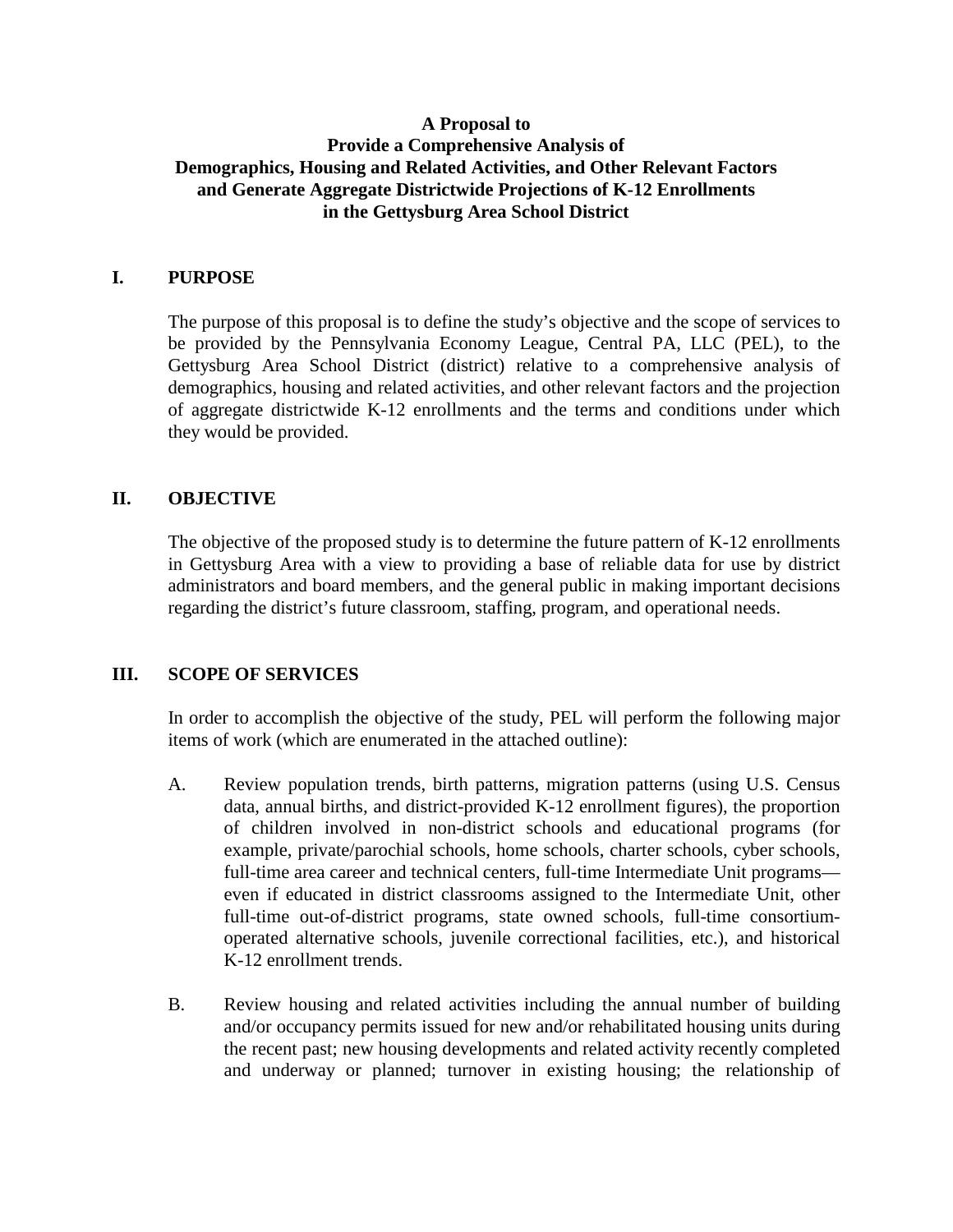children to housing units; the amount of undeveloped land available in the district; infrastructure considerations; and other factors capable of influencing growth.

- C. To the extent possible, organize data on planned dwelling unit construction by various attendance areas in order to give the district a clear indication of where planned new housing unit activity—by number and by type—will be concentrated over the next several years. Similarly, population and birth data will be presented for each of the district's municipalities.
- D. Provide aggregate districtwide K-12 enrollment projections by grade and current grade alignment for the next 10 years. These projections will incorporate the recent experience in the district with respect to cohort survival rates and pupil progression and will be strongly influenced by the various demographic, birth, housing, and related information that will be analyzed as part of Work Items A. and B.

# **IV. EXCLUSIONS TO THE REQUEST FOR PROPOSAL**

A. **Item 1.7** The scope of PEL's proposal does not include projections of district enrollments for each school building for a minimum of 10 years, as outlined in the district's Request for Proposal. Our experience has shown that accurate projections of public school enrollments for periods of 10 years are difficult, at best, because of so many unpredictable variables. In addition, the difficulty of generating reliable projections increases as the focus moves from a school district as a whole down to individual buildings with in a district. Numerous data, methodological, and other limitations (including the relatively small "sample size") encountered when projecting enrollments for multiple elementary buildings using same techniques relied upon for producing the districtwide figures do not result in the same level of accuracy. We find that the results do not always meet our accuracy standards and, therefore, may be unacceptable for long-term planning of district facilities. We would encourage the district to discuss the impact per building projections will have on increasing the project's cost and overall accuracy.

# B. **Items 1.1; 1.2; 1.3, 1.5; 1.6**

- 1. Item 1.1. The scope of this proposal does not include detailed consideration of "wealth" or "any distinguishing characteristics that will have an impact on facilities";
- 2. Items 1.2 and 1.3. PEL staff will meet with local municipal planners, regional planners, "all municipal Planning Commissions", the Adams County Planning Commission, and realtors only as necessary if unusual circumstances exist. Under Section III of this proposal, PEL staff will meet with representatives of each district municipality which may include planning officials as part of the comprehensive analysis.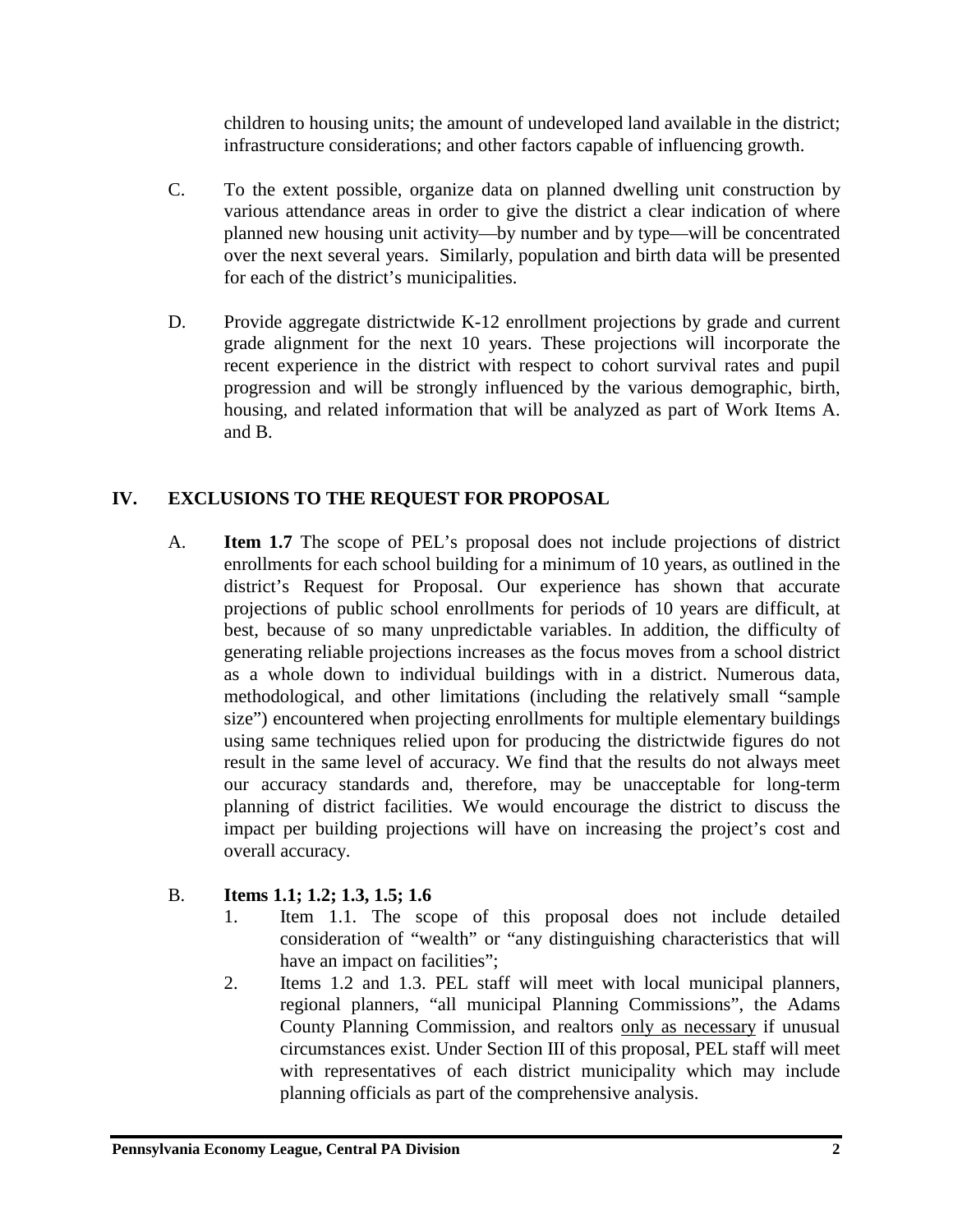- 3. Item 1.5. The proposed analysis will recognize trends in charter, cyber charter, home schools, and nonpublic school enrollments based on data provided by the school district, however the analysis will not project future enrollments for these types of educational programs and schools.
- 4. Item 1.6. The proposed analysis will not review the reliability of enrollment projections generated by the Pennsylvania Department of Education.

# **V. FINAL REPORT**

The final report presented to the district's Board of School Directors and administrators will include PEL's findings and conclusions with appropriate graphic and tabular presentation. PEL will provide the district with five copies of its written report upon completion of the study, as well as an Adobe PDF document on CDROM. Additional bound report copies will be provided at a charge of \$15 per copy to cover production and shipping costs. PEL will make itself available for a single public meeting/presentation on the substance of the draft or final report.

# **VI. DATA TO BE FURNISHED TO PEL**

All information, data, reports, records, and other documents necessary for carrying out the above items of work are to be furnished to PEL without charge by the Gettysburg Area School District and/or its agent(s), and in the case of building permits and related information, the municipalities that form the district. Data to be provided by the district shall include, but not be limited to, consistent and compatible historical enrollment figures for school years 2008-09 through 2018-19 (by grade) that were due at the Department of Education by October 15 of the respective years. PEL would also need consistent, compatible, and reliable aggregate figures by grade for district children enrolled in private/parochial schools, charter schools, cyber schools, home schools, fulltime career and technical centers, full-time intermediate unit special education programs (even if educated in district classrooms assigned to the intermediate unit), other out-ofdistrict special education programs, state-owned schools, full-time consortium-operated alternative schools, and juvenile correctional institutions—for school years 2008-09 through 2018-19. If essential information cannot be provided to PEL by the district within 30 days of the project initiation date, the timetable may have to be altered accordingly. Similarly, failure of the district, its agents, or its municipalities to provide all data requested may preclude PEL from completing all phases of this project as proposed. Any charges to PEL by third parties for services or materials deemed necessary for the successful completion of this examination will be passed through to the district provided PEL receives the prior written approval.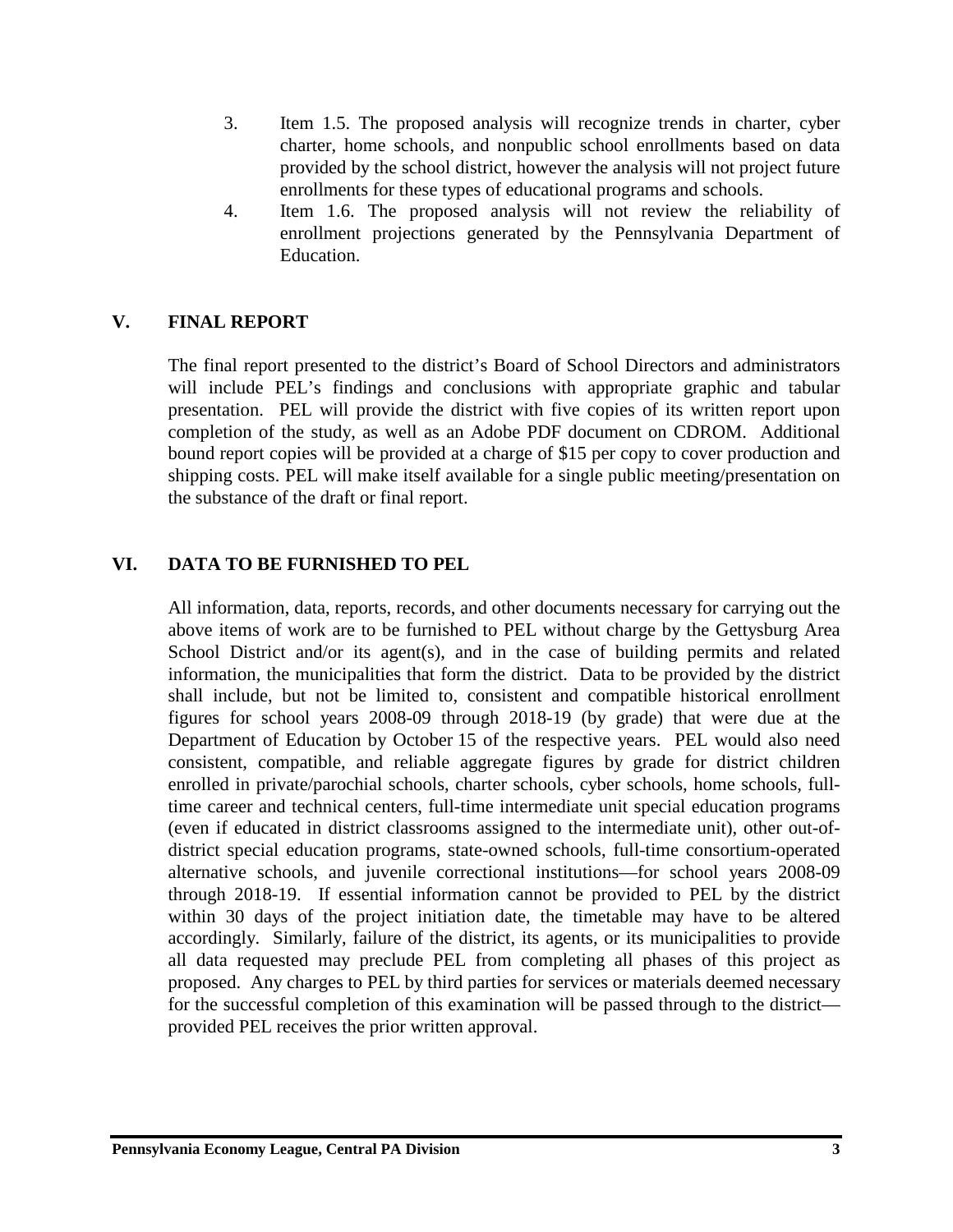## **VII. COOPERATION OF THE SCHOOL BOARD, STAFF, AND/OR AGENT(S)**

It is understood that the successful completion of the study in the time period proposed herein will require the full cooperation of the school board, its staff, and/or its agent(s), and representatives of the district's member municipalities, and others whose data and judgments are needed, and that such cooperation will be provided to PEL. To help ensure this cooperation, the district will send a letter of introduction to each of its member municipalities within two weeks of the initiation of the project and provide PEL with the names, phone numbers, and addresses of appropriate individuals in order to facilitate personal or telephone interviews.

# **VIII. TIME OF PERFORMANCE**

PEL is prepared to begin this study as early as February 4, 2019, and would expect to issue a full draft report within four months of the project's initiation. Any inordinate delay in authorizing PEL to proceed with this project may jeopardize our ability to complete it within the time frame outlined, as would any delay caused by failure to receive necessary data in a timely manner or by any other circumstances that are beyond our control.

# **IX. COMPENSATION**

All charges for this enrollment projection study as outlined will total \$16,500 unless PEL is charged by a third party for data needed to successfully complete its assignment in which case these costs would be passed on to the district as indicated in Section VI of this proposal. Payments to PEL for services rendered will be made upon submission of statements at appropriate intervals in the course of the study.

# **X. THE ORGANIZATION AND ITS STAFF**

The Pennsylvania Economy League has been in the business of assisting state and local government officials and the general public in Pennsylvania since 1936. PEL is an independent nonprofit corporation, organized to achieve more effective and economical state and local government in Pennsylvania. To accomplish its purpose, PEL conducts research and analyses and provides technical assistance involving government programs, organization, management, and financing, and makes the results available to both public officials and citizens to aid them in arriving at informed and intelligent public policy decisions.

PEL associates Jane Thompson and Charles Watters under the direction of Gerald Cross will be primarily involved in the project. Other Central Division staff including David Davare Ph.D. and Patricia Moorhead will be utilized as required, and the entire PEL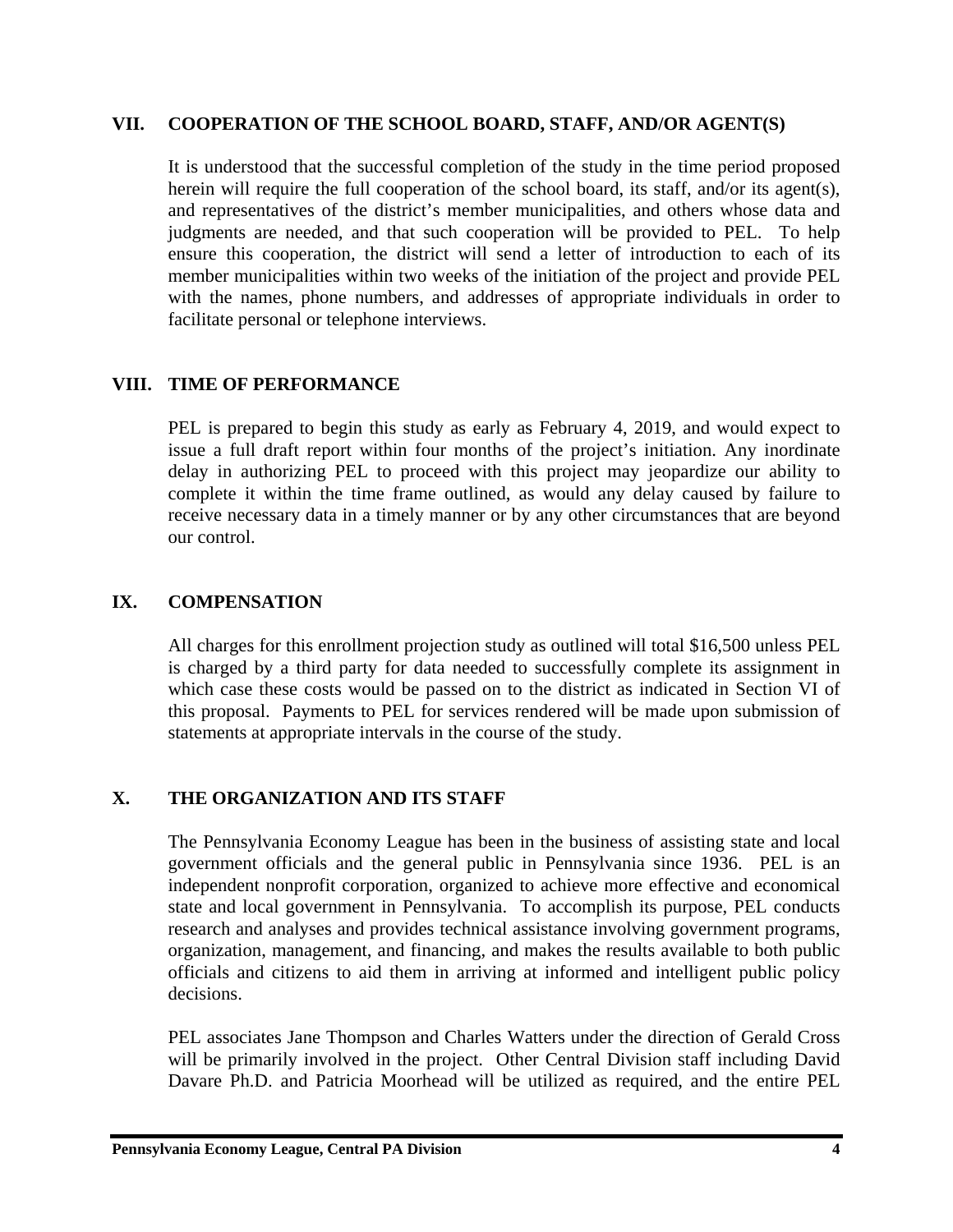statewide professional staff would be available as needed. The profiles of the key personnel are attached.

# **XI. WITHDRAWAL OF PROPOSAL**

PEL reserves the right to withdraw this proposal if it is not favorably acted upon by the Gettysburg Area School District within 60 days.

## **XII. MODIFICATIONS**

This agreement can be modified only with the written approval of both parties.



\_\_\_\_\_ We Concur With This Proposal as Submitted

Signed for the Gettysburg Area School District: \_\_\_\_\_\_\_\_\_\_\_\_\_\_\_\_\_\_\_\_\_\_\_\_\_\_\_\_\_\_\_\_

Title:

Date: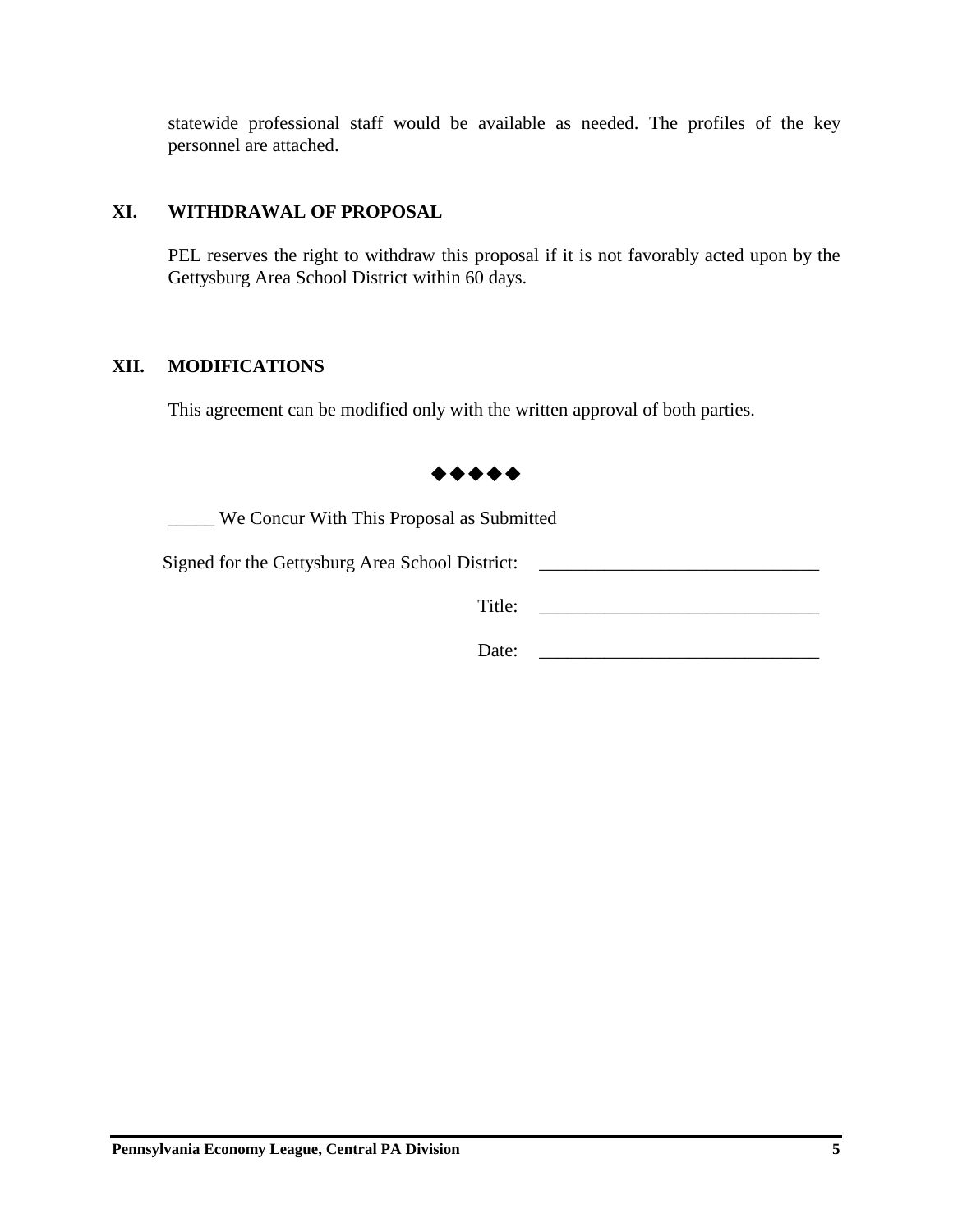# **PENNSYLVANIA ECONOMY LEAGUE CENTRAL PA DIVISION**

# OUTLINE OF COMPREHENSIVE ANALYSIS OF DEMOGRAPHICS, HOUSING AND RELATED ACTIVITIES, AND OTHER RELEVANT FACTORS AND PROJECTIONS OF AGGREGATE DISTRICTWIDE K-12 ENROLLMENTS IN THE GETTYSBURG AREA SCHOOL DISTRICT

# **I. General Characteristics and Community Development**

- A. Population Trends, Estimates, and Projections—1990 to 2020, by Municipality
- B. Trend in Housing Units—1990 to 2010, by Municipality
- C. New Housing Units Authorized by Permit—2010 to Most Recent, by Municipality
- D. Ongoing and Proposed Residential Subdivision and Related Activity, by Municipality and Building Attendance Areas
- E. Available Land, Zoning Provisions, and Infrastructure Considerations, by Municipality
- F. Relationship of Population, Housing Units, and Enrollments—1990 to Most Recent
- G. Relationship of Public School Pupils to Housing Units—1990 to Most Recent
- H. Related Considerations

## **II. Birth Patterns**

- A. District Birth Trends—1990 to Most Recent, by Municipality
- B. District Birth Trends in Relation to County Birth Trends—1990 to Most Recent
- C. Trends in Births Per 1,000 Residents and 1,000 Housing Units—1990 to Most Recent
- D. Related Considerations

## **III. Migration Patterns**

- A. Natural Change in Population—1990 to Most Recent
- B. Migration Patterns of School-age Population Based on:
	- 1. U.S. Census Figures—1990, 2000, 2010, and Most Recent Estimates
		- 2. District Children Enrolled in Schools and Educational Programs Other Than Those Operated Directly by the District (For Example, Private/Parochial Schools, Home Schools, Charter Schools, Cyber Schools, Full-time Area Career and Technical Centers, Full-time Intermediate Unit Programs—Even if Educated in District Classrooms Assigned to the Intermediate Unit, Other Full-time Out-of-District Programs, State-owned Schools, Full-time Consortium-operated Alternative Schools, Juvenile Correctional Institutions, etc.)—Past 10 Years
	- 3. Actual Enrollment Figures—Past 10 Years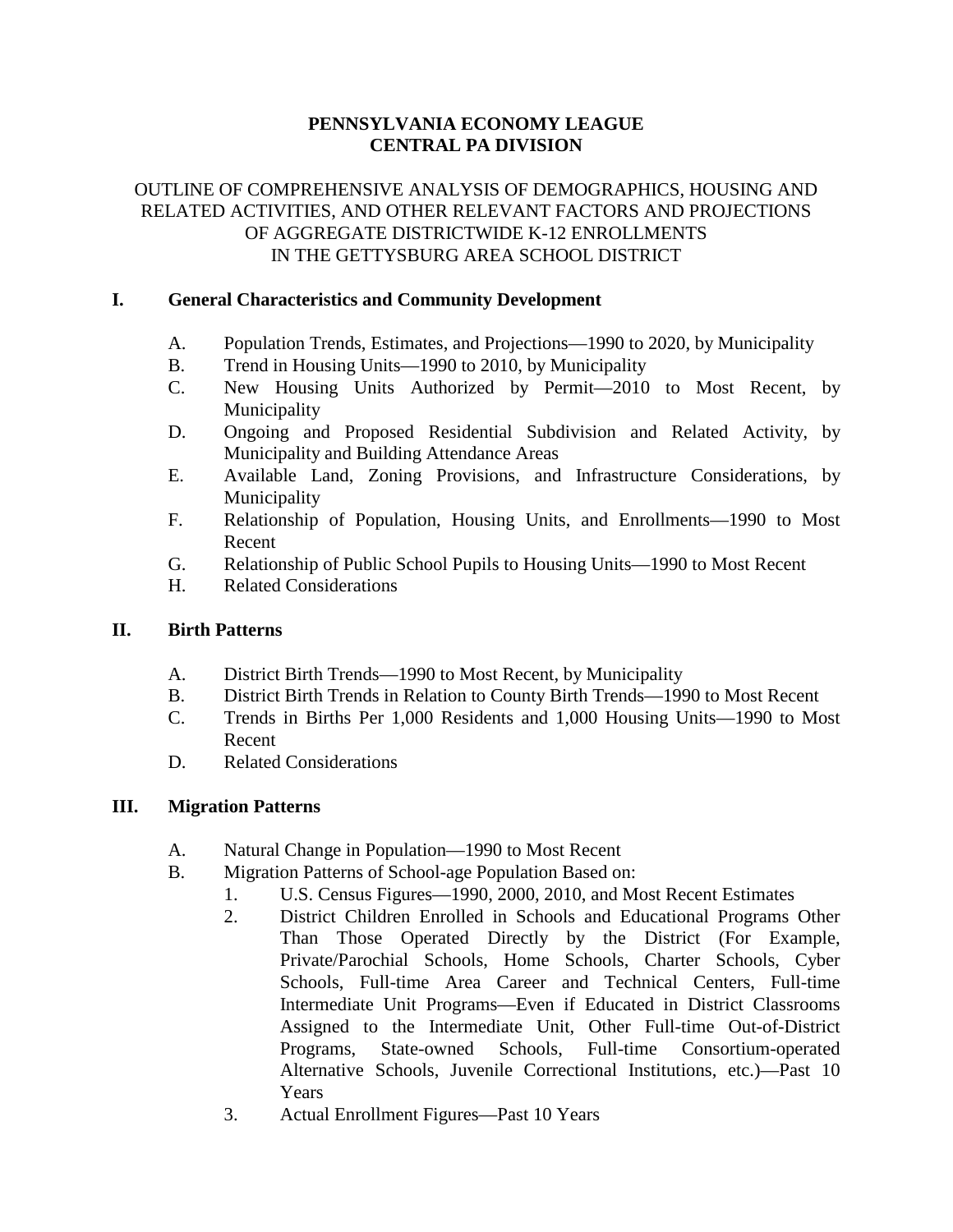- C. Relationship of Cumulative Births to Public School Enrollments—Past 10 Years
- D. Related Considerations

# **IV. Enrollment Trends and Projections**

- A. K-12 Enrollment Trends by Grade Organization—Past 10 Years
- B. Trend in District Residents Attending Schools and Educational Programs Other Than Those Operated Directly by the District (Private/Parochial Schools, Home Schools, Charter Schools, Cyber Schools, Full-time Area Career and Technical Centers, Full-time Intermediate Unit Programs—Even if Educated in District Classrooms Assigned to the Intermediate Unit, Other Full-time Out-of-District Programs, State-owned Schools, Full-time Consortium-operated Alternative Schools, Juvenile Correctional Institutions, etc.)—Past 10 Years
- C. Description of Projection Methodology
- D. Changes in K-12 Grade Progression Ratios, by Grade Organization—Past Five Years
- E. Kindergarten Enrollments in Relation to Births Five Years Prior—Past Five Years
- F. Aggregate Primary Districtwide K-12 Enrollment Projections (Next Five Years), by Grade Organization
- G. Aggregate Extended Districtwide K-12 Enrollment Projections (Subsequent Five Years), by Grade Organization
- H. Perspective on Accuracy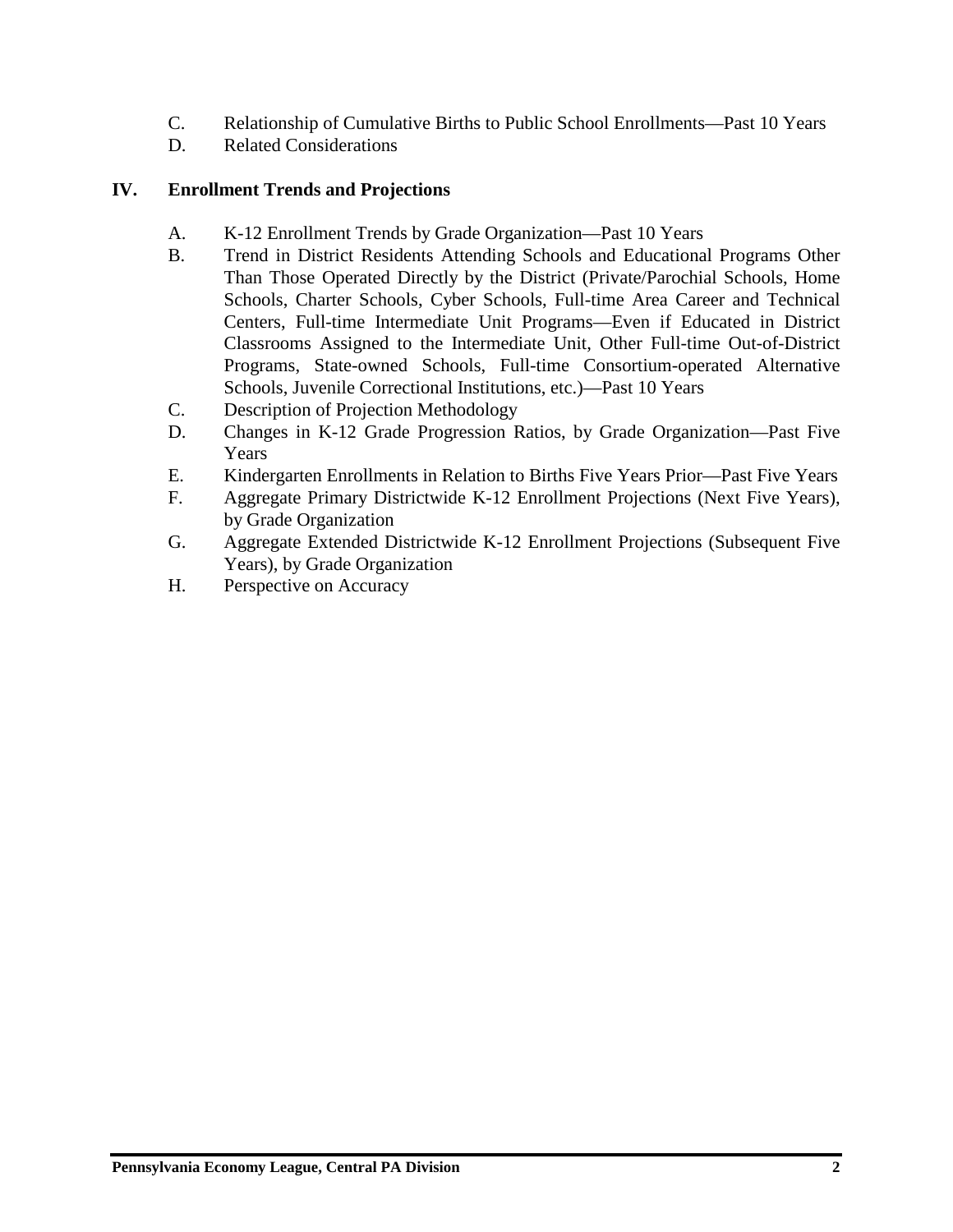## **PENNSYLVANIA ECONOMY LEAGUE CENTRAL PA DIVISION**

#### SCHOOL-RELATED RESEARCH ACTIVITIES

The Pennsylvania Economy League is a nonpartisan, nonprofit organization that for more than 75 years has been helping state and local government officials meet the increasingly complex demands placed upon them. PEL has a long tradition of involvement in matters relating to public school planning, management, and finance. In terms of the broad issues, PEL helped to develop Pennsylvania's first major school subsidy revision (by serving as the staff of the Lawrence Commission) and similarly assisted the Scranton Commission on School Finances in significantly modernizing the plan. Subsequently, PEL reviewed and analyzed various subsidy proposals at the request of the Governor, the Pennsylvania General Assembly, and/or the Department of Education. PEL has also been involved in tax reform efforts over the years; was very active in the movement to reorganize school districts during the 1960s and prior; and in 1981 was commissioned by the State Senate to assess the administrative, operating, and financial impact of 30 state and federal mandates on school districts. In 1996 PEL completed a similar analysis focusing on school districts in southeastern Pennsylvania.

In 2001 PEL developed the content for the Pennsylvania Department of Education's *School Finance 101* website. PEL's role was to produce a primer highlighting the key issues associated with the financial operations of public school districts in Pennsylvania with a view to identifying how districts generate their financial resources and the purposes for which they are used. The website was designed to help citizens and decision-makers better understand the key concepts of public school finance in the Commonwealth.

With respect to individual school districts, PEL has undertaken more than 200 comprehensive analyses of demographics, housing and related activity, and other relevant factors and generated projections of district enrollments by grade covering periods of up to 10 years. PEL has also examined districts' building utilization patterns; assisted districts in reducing tax collection costs and in making tax collection efforts more effective; aided in personnel matters ranging from developing job classification and pay plans to helping districts prepare for fact finding involving organized employees; and reviewed school operations and various aspects of their finances to provide blueprints for short- and long-term financial, staffing, program, and operational decision-making.

The common theme of all of PEL's work is to provide facts and objective analyses to public officials and the general public so that sound public policy decisions can result. As a nonprofit organization, PEL has been widely recognized for its independence and as being free of partisan considerations, vested interests, profit motivation, or other factors that can often be perceived as clouding government decision-making.

## **The following pages provide a partial listing of PEL's school-related research activities.**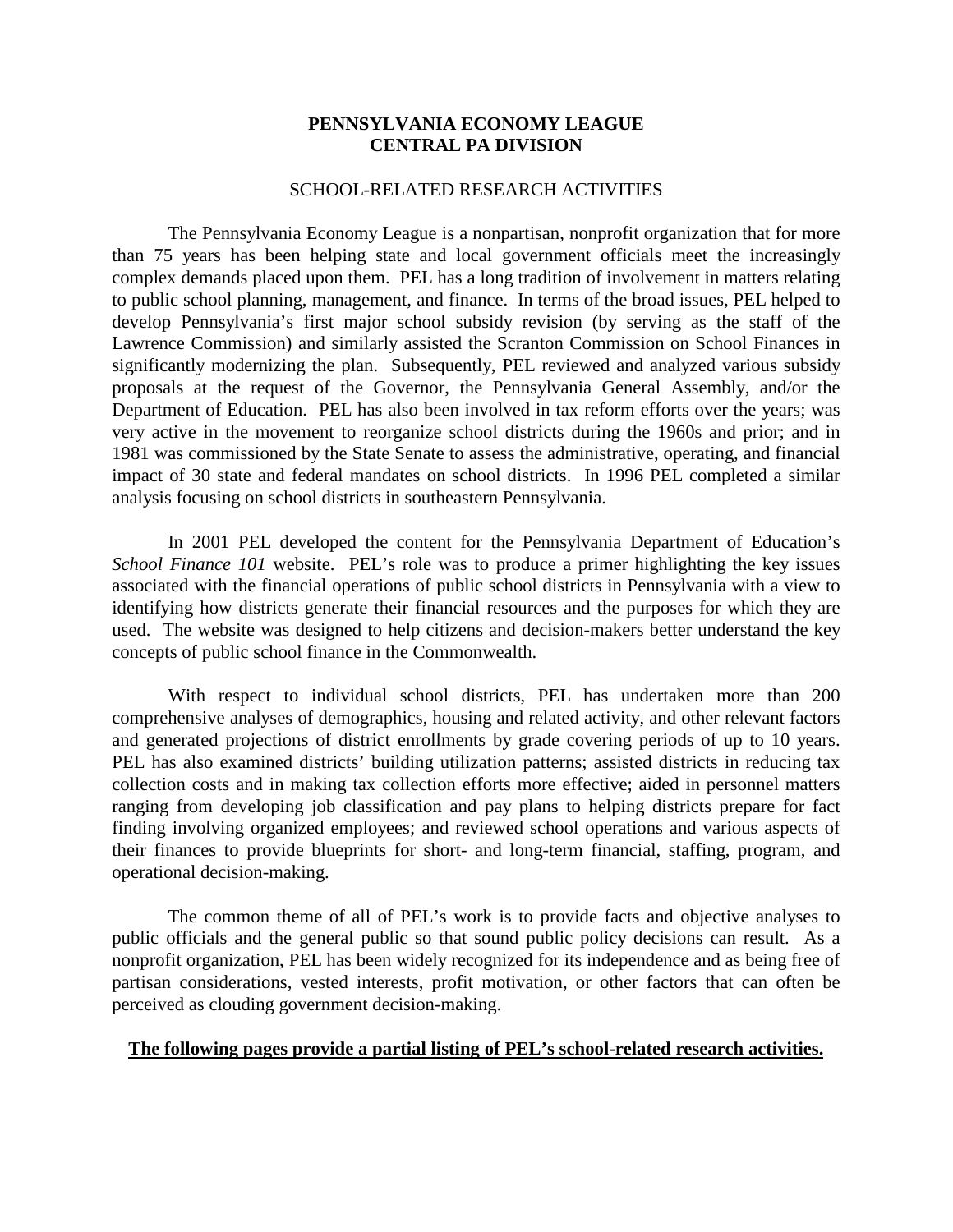### **Collective Bargaining Fact Finding Services:**

Ridgway School District – October 2017 Coatesville Area School District – March 2017 Red Bank Valley School District – October 2016

#### **Enrollment Trends and Projections:**

Tuscarora School District – (Underway) Eastern Lancaster County School District (Update) – (Draft Submitted) Fleetwood Area School District – (Draft Submitted) Clearfield Area School District – January 2018 Chambersburg Area School District – August 2017 Palmyra Area School District – December 2016 Harrisburg School District – October 2016 Pennridge School District (Update) – January 2016 Eastern Lancaster County District School District (Update) – April 2015 Boyertown Area School District (Update) – February 2015 Methacton School District – January 2015 East Penn School District – October 2014 Easton Area School District – August 2014 Lebanon School District (Update) – June 2014 Radnor Township School District – January 2014 Tredyffrin-Easttown School District (Update) – January 2014 York Suburban School District (Update) – January 2014 Central York School District (Update) – January 2014 Abington School District (Update) – December 2013 Eastern Lebanon County School District (Update) – September 2013 Chambersburg Area School District (Update) – March 2013 Norristown Area School District – February 2013 Council Rock School District (Update) – February 2013 Palmyra Area School District (Update) – December 2012 Souderton Area School District (Update) – March 2012 Middletown Area School District – March 2012 Mechanicsburg Area School District (Update) – January 2012 Pennridge School District (Update) – December 2011 Eastern Lancaster County School District (Update) – December 2011 Boyertown Area School District (Update) – October 2011 Northeastern School District (Update) – May 2011 Wissahickon School District (Update) – January 2011 North Schuylkill School District – January 2011 Quakertown Community School District – August 2010 Avon Grove School District (Update) – April 2010 West York Area School District – January 2010 Pennridge School District (Update) – June 2009 Bristol Township School District – February 2009 Central Bucks School District – January 2009 Upper Merion Area School District (Update) – July 2008 Central York School District (Update) – July 2008 Danville Area School District – June 2008 Wellsboro Area School District – March 2008 Crestwood School District (Update) – February 2008 Wilson School District (Update) – February 2008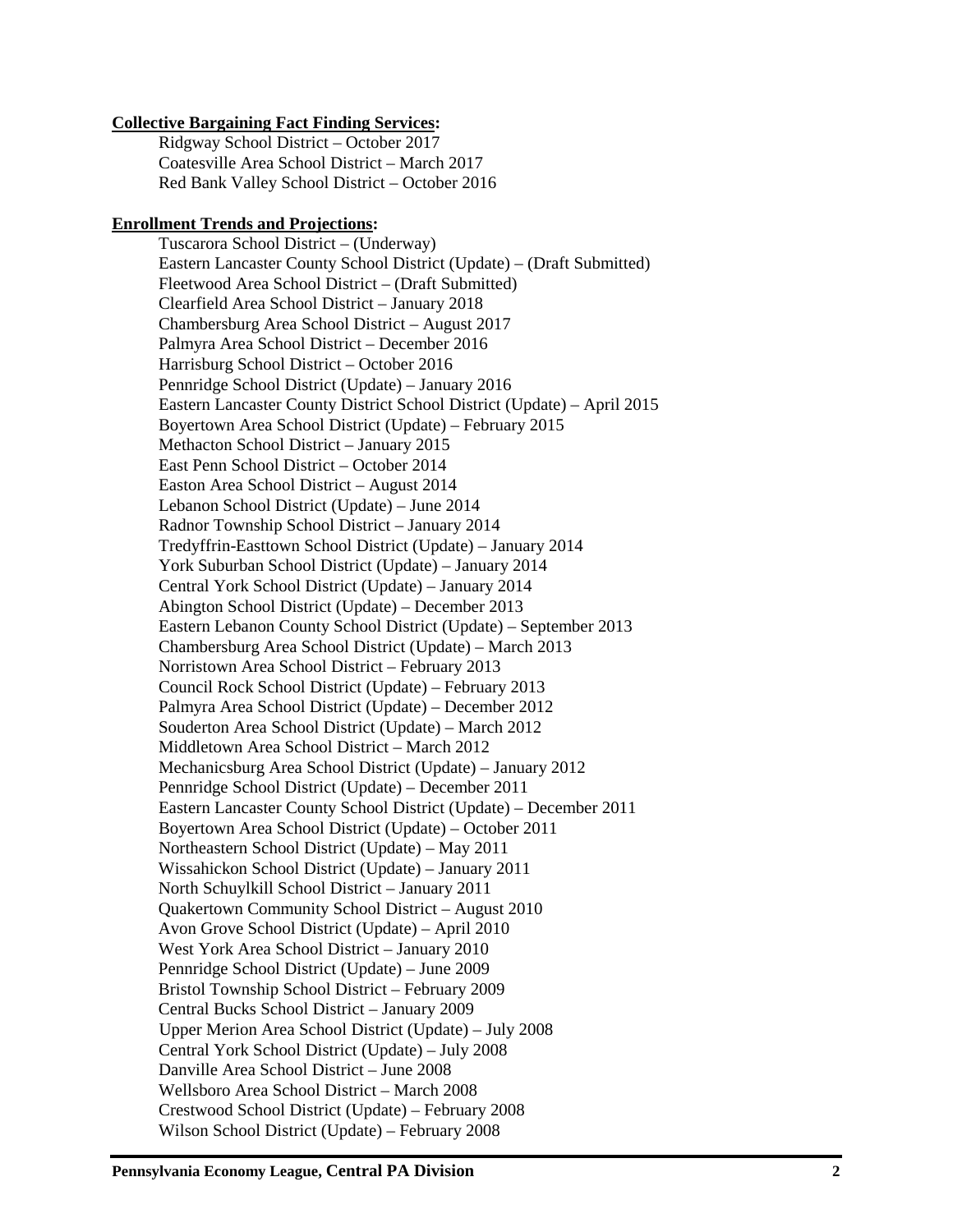#### **Enrollment Trends and Projections (continued):**

Ephrata Area School District – December 2007 Blue Mountain School District (Update) – November 2007 Avon Grove School District (Update) – July 2007 Palmyra Area School District (Update) – May 2007 Northern Lehigh School District – May 2007 Northwest Area School District – May 2007 Central Dauphin School District (Update) – May 2007 Eastern Lebanon County School District – April 2007 Council Rock School District – March 2007 Upper Merion Area School District – February 2007 Gettysburg Area School District – January 2007 Conewago Valley School District – January 2007 Lebanon School District – November 2006 Donegal School District – November 2006 Tredyffrin -Easttown School District (Update) – May 2006 Mechanicsburg Area School District – March 2006 Central York School District (Update) – March 2006 Eastern Lancaster County School District – January 2006 Pennridge School District – January 2006 Chambersburg Area School District – January 2006 Brandywine Heights School District – December 2005 South Western York School District – July 2005 Coatesville Area School District – July 2005 Manheim Township School District – June 2005 Solanco School District – May 2005 Stroudsburg Area School District (Update) – May 2005 Tredyffrin -Easttown School District (Update) – April 2005 Spring -Ford School District (Update) – April 2005 Avon Grove School District (Update) – March 2005 Wilson School District (Update) – March 2005 Muhlenberg School District (Update) – March 2005 Allentown School District – February 2005 Cornwall -Lebanon School District - February 2005 Great Valley School District (Update) – January 2005 Northeastern York School District – December 2004 Upper Perkiomen School District – November 2004 York Suburban School District – November 2004 South Middleton School District – June 2004 Hamburg Area School District – June 2004 Palmyra Area School District – April 2004 Souderton Area School District (Update) – February 2004 Dallastown Area School District (Update) – December 2003 Great Valley School District (Update) – November 2003 Keystone Central School District – September 2003 Wyoming Area School District – April 2003 Harrisburg School District – April 2003 Kennett Consolidated School District – April 2003 Abington School District – March 2003 Red Lion Area School District – January 2003 Spring -Ford Area School District (Update) – January 2003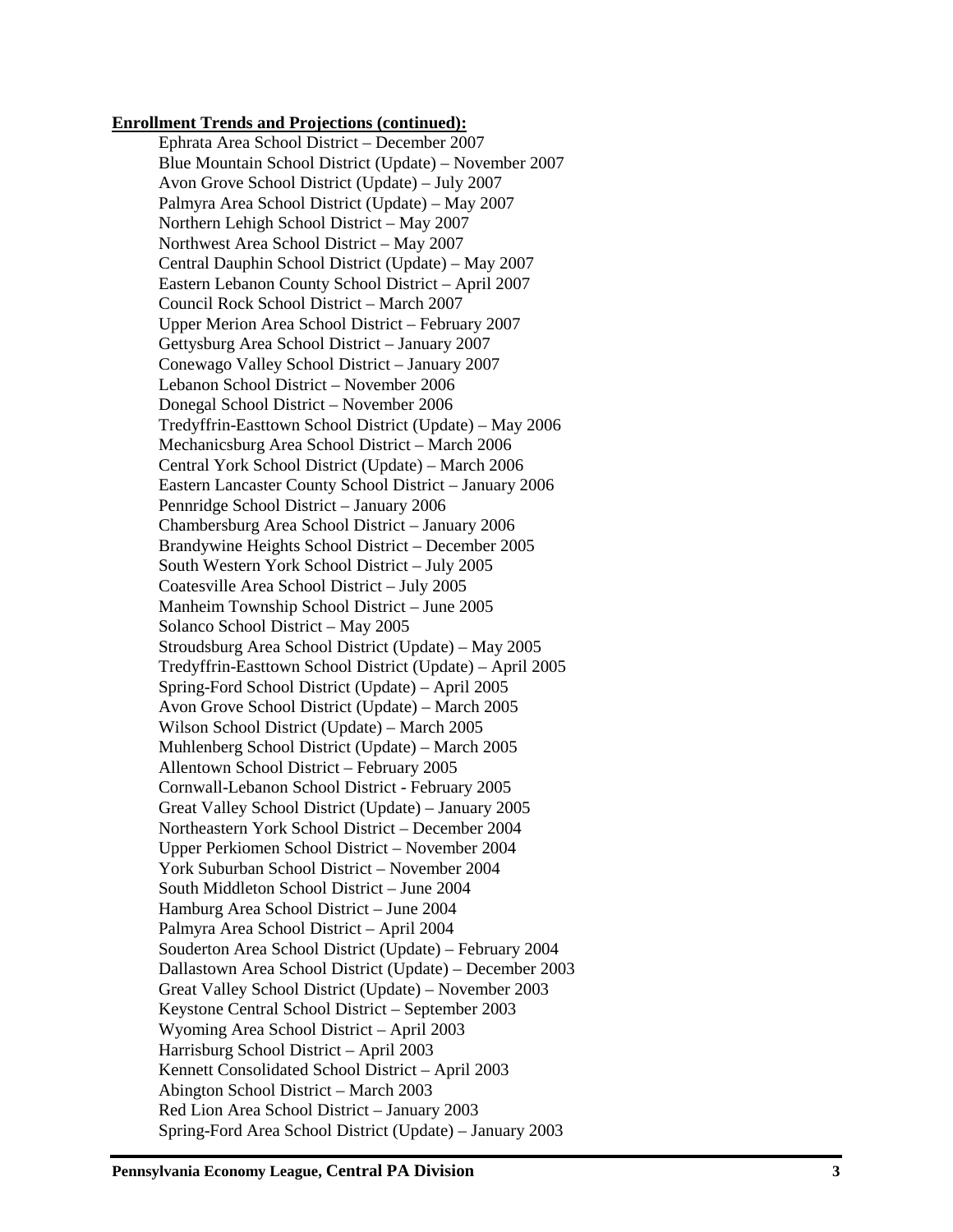#### **Enrollment Trends and Projections (continued) :**

Avon Grove School District – June 2002 Northampton Area School District (Update) – May 2002 Upper Darby School District – March 2002 Wilkes -Barre Area School District – March 2002 Penn -Delco School District (Update) – February 2002 Wilson School District (Update) – February 2002 Central York School District (Update) – February 2002 Neshaminy School District – May 2001 Tredyffrin -Easttown School District (Update) – May 2001 Interboro School District (Update) – May 2001 Souderton Area School District (Update) – May 2001 Blue Mountain School District (Update) – March 2001 Colonial School District (Update) – March 2001 Central Dauphin School District (Update) – February 2001 Stroudsburg Area School District – December 2000 Eastern Lancaster County School District (Update) – December 2000 Greater Johnstown School District – December 2000 Saucon Valley School District (Update) – December 2000 Wissahickon School District – November 2000 Bellefonte Area School District – February 2000 Fleetwood Area School District (Update) – January 2000 Dallastown Area School District (Update) – December 1999 Whitehall -Coplay School District – December 1999 Pequea Valley School District – November 1999 Lancaster School District – September 1999 Oley Valley School District – July 1999 Penn Delco School District – July 1999 Muhlenberg School District (Update) – June 1999 Twin Valley School District (Update) – March 1999 Halifax Area School District – December 1998 Great Valley School District – December 1998 Conestoga Valley School District (Update) – December 1998 Loyalsock Township School District – December 1998 Spring -Ford Area School District (Update) – August 1998 Penn Cambria School District – August 1998 Coatesville Area School District (Update) – August 1998 Tredyffrin -Easttown School District (Update) – April 1998 Cumberland Valley School District – April 1998 Central York School District (Update) – February 1998 Central Dauphin School District (Update) – December 1997 Bangor Area School District – November 1997 Nazareth Area School District – July 1997 Carlisle Area School District – July 1997 Chester -Upland School District – June 1997 Radnor Township School District – June 1997 Souderton Area School District – April 1997 Exeter Township School District – April 1997 Interboro School District – March 1997 South Middleton School District – February 1997 Northampton Area School District (Update) – February 1997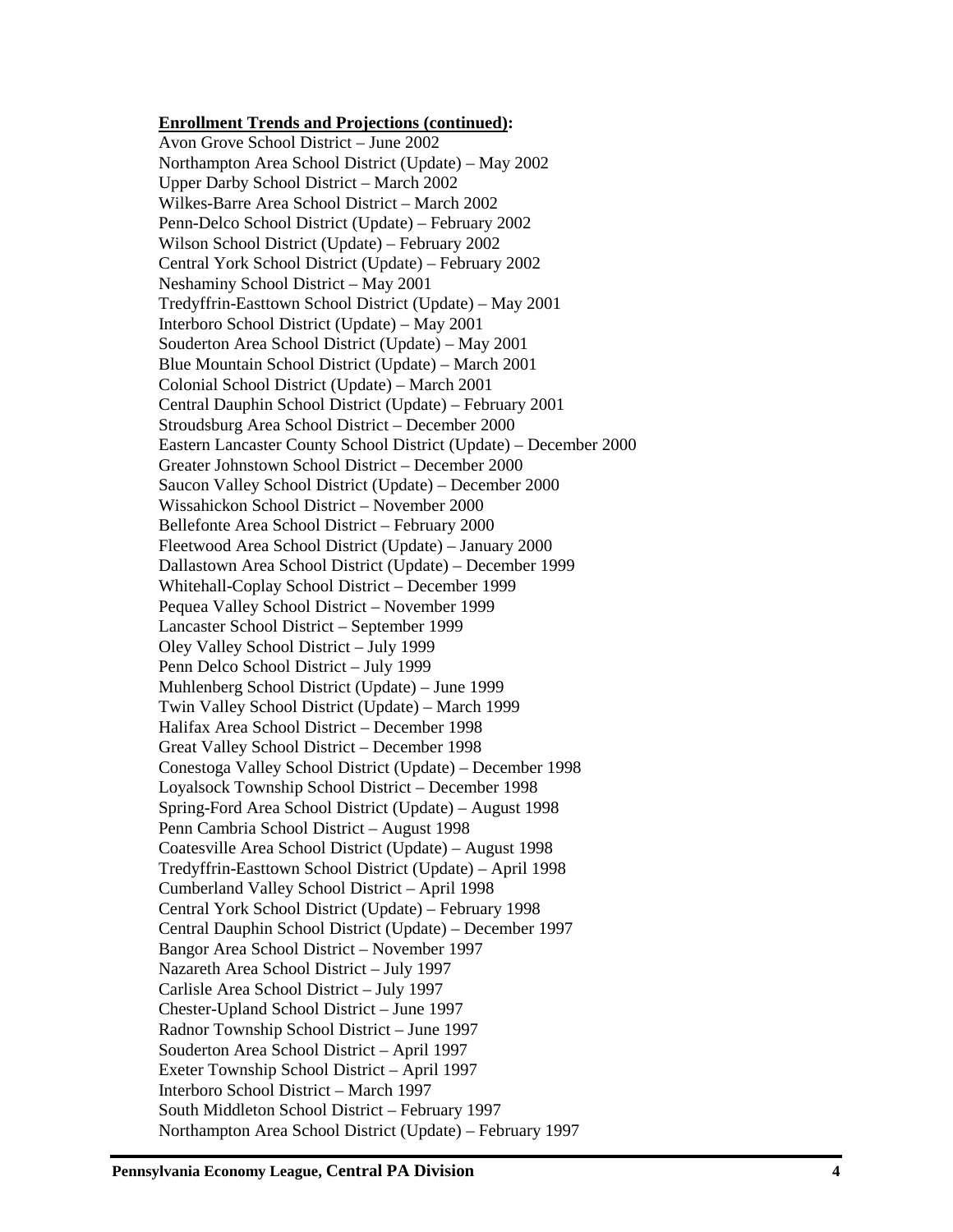### **School Facilities Utilization:**

Keystone Central School District – September 2003 Montgomery Area School District – October 1997 Nazareth Area School District – July 1997 Colonial School District – July 1996 Wyoming Valley West School District – May 1994 Coatesville Area School District – December 1992 Keystone Oaks School District – December 1992 Crawford Central School District – April 1991 Keystone Central School District – March 1991 Beaver Area School District – October 1990 Blairsville-Saltsburg School District – April 1990 Brownsville Area School District – April 1990 Greater Latrobe School District – April 1989 Mars School District – March 1989 Derry Area School District – January 1989 Scranton School District – February 1989 Saucon Valley School District – May 1989 Reynolds School District – June 1988 Steel Valley School District – December 1987 Burrell School District – March 1987

#### **Fiscal and Operational Analyses:**

Penn Cambria School District – September 1998 Keystone Central School District – March 1991 Beaver Area School District – October 1990 Philadelphia School District – October 1990 Tyrone School District – June 1990 Williamsport Area School District – December 1989 Scranton School District – February 1989 Norristown Area School District – June 1988 Reynolds School District – June 1988 Centennial School District – November 1987 Chichester School District – October 1987 Steel Valley School District – March 1987 Lower Dauphin School District – December 1985 Easton Area School District – October 1985

#### **Analysis of Tax Trends and Potential Yields:**

Sayre Area School District – November 1996 Cheltenham Township School District – December 1992 Radnor School District – December 1992 Hatboro-Horsham School District – December 1992

#### **Examinations of Tax Collection Policies, Procedures, and Costs:**

Sayre Area School District – November 1996 Yough School District – February 1987 Beaver Area School District – December 1984 Pleasant Valley School District – November 1991 Wilkinsburg School District and Borough – October 1985 Derry Township School District – November 1984 and November 1980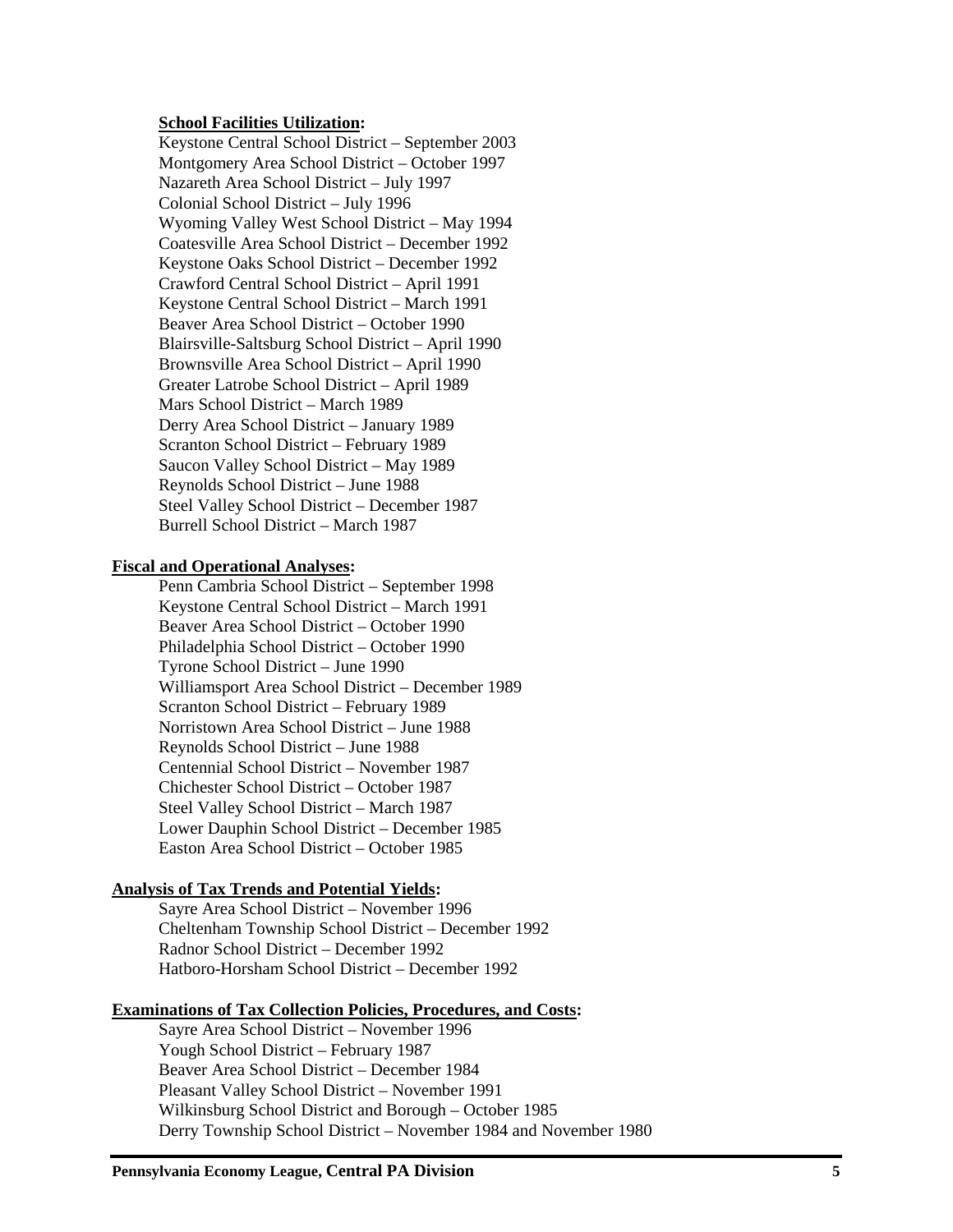#### **Personnel Related Studies:**

Elizabethtown Area School District (Update) – May 2003 Lampeter-Strasburg School District – October 1999 Waynesboro Area School District – September 1999 Conestoga Valley School District (Update) – June 1999 Northern Lebanon School District – January 1999 Conestoga Valley School District – April 1998 Elizabethtown Area School District – December 1997 West Shore School District – February 1996 Palmyra Area School District – September 1994 Comparative Analysis of Total Compensation of Public School Teachers and Comparable Private Sector Jobs in Delaware and Chester Counties – February 1993 Comparative Analysis of Total Compensation of Public School Teachers and Comparable Private Sector Jobs in Lehigh County – June 1992 Burgettstown School District – December 1991 Comparative Analysis of Total Compensation of Public School Teachers and Comparable Private Sector Jobs in York County – February 1991 West Shore School District – February 1990 Philadelphia School District – March 1988 Chichester School District – October 1987 West Shore School District – May 1987

#### **Other Projects:**

Pennsylvania Department of Education: *School Finance 101* Website – August 2001 Lehigh Valley School Districts and Intermediate Units: Opportunities for Sharing of Services – October 1999 Troy Area School District: Analysis of Cost and Impact of Various Building Proposals – December 1997 Williamsport Area School District: Analysis of Cost and Impact of Various Building Proposals – September 1996 Fox Chapel and Riverview School Districts: Consolidation—Intercommunity Strategic Planning – June 1993 Richland and Forest Hills School Districts—Intercommunity Strategic Planning – June 1993 Center Area and Monaca School Districts—Merger Study – 1993

Shenango Valley School District Cooperation – August 1992

PEL:CPA November 2018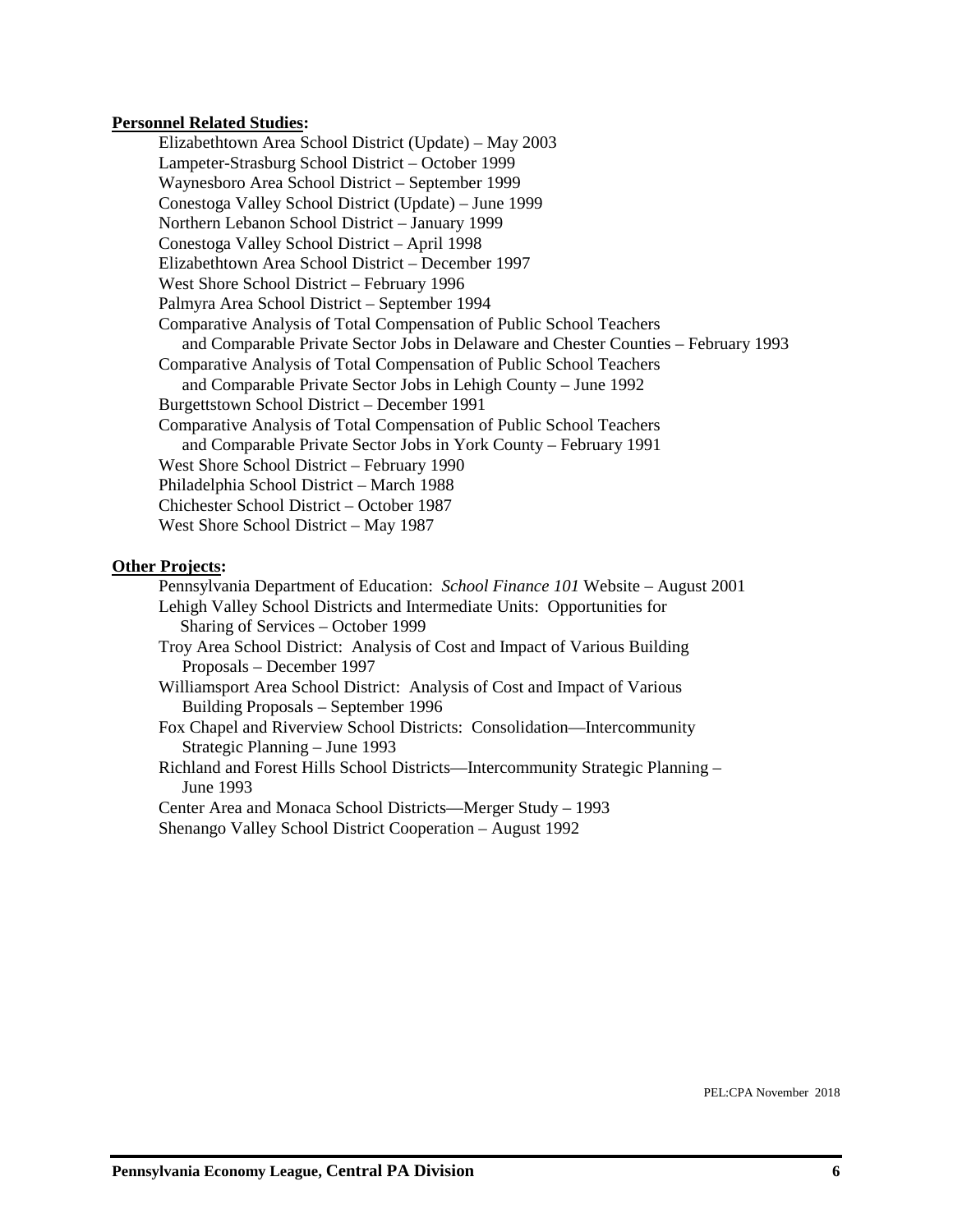**Gerald E. Cross Executive Director Central PA Division**

#### **Education:**

B.A. - Government, King's College (1976) M.P.A. - Pennsylvania State University, Capitol Campus (1977)

#### **Experience with PEL:**

Joined PEL in 1988. Planned, organized, directed, conducted, reviewed, and/or presented a wide variety of research involving counties, municipalities, school districts, and authorities. These projects have involved budgeting; management and financial analysis; long-range financial and operational planning; productivity improvement; administrative procedures; service options; municipal merger and consolidation; government restructuring and charter drafting; rate structure analysis; personnel and labor relations; and school enrollment projections, among others. Specific projects have included:

Represents PEL as a member of the PA Local Government Commission Task Force on Act 47; Structuring Health Community Research; Act 47 financial recovery plans for the cities of Scranton, Harrisburg, and Nanticoke; models for tax base sharing and revenue sharing in Lehigh Valley; analysis of the impact on the cost and financing of services in host municipalities of the state system of higher education; financial and operational feasibility of the joint delivery of water services in Ephrata Borough and East Cocalico Township; assisting government study commissions in Luzerne, Clinton, and Lancaster counties; consulting for the Government Financial Officers Association (GFOA) in Adams and Blair counties; analysis of the compensation of public school teachers and comparable private sector positions in York County and Lehigh County; the feasibility of merging Temple Borough and Muhlenberg Township, Wyomissing and Wyomissing Hills boroughs, and Mount Penn Borough and Lower Alsace Township; analyzing fire and/or police services in multiple municipalities and Councils of Governments; analyzing financial trends in multiple cities, boroughs, and townships; preparing wage, benefit, demographic, and economic data for arbitration involving Lehighton, Tamaqua, and West Pittston boroughs and Monroe County; and detailed analyses of demographics and projections of enrollments for more than 150 school districts.

#### **Other Professional Experience:**

Served as Community Development Director for Forest City Borough, where he was responsible for program management, housing rehabilitation, small business development, industrial development, senior citizens housing, and infrastructure installations. During his tenure Forest City was selected as one of the 100 outstanding community development programs in the country.

Served as Local Government Specialist with the Pennsylvania Department of Community Affairs providing technical assistance to municipalities.

Served as Small Community Advisor for the Pennsylvania Department of Community Affairs and was assigned to the Borough of Forest City.

Served as Assistant Manager for Lemoyne Borough, where he was responsible for assisting in zoning administration, codes enforcement, public works, budgeting, and personnel management.

Mr. Cross is a Board Member and Treasurer of both a municipal and a regional sewer authority and maintains memberships in the Government Research Association and Government Finance Officers Association.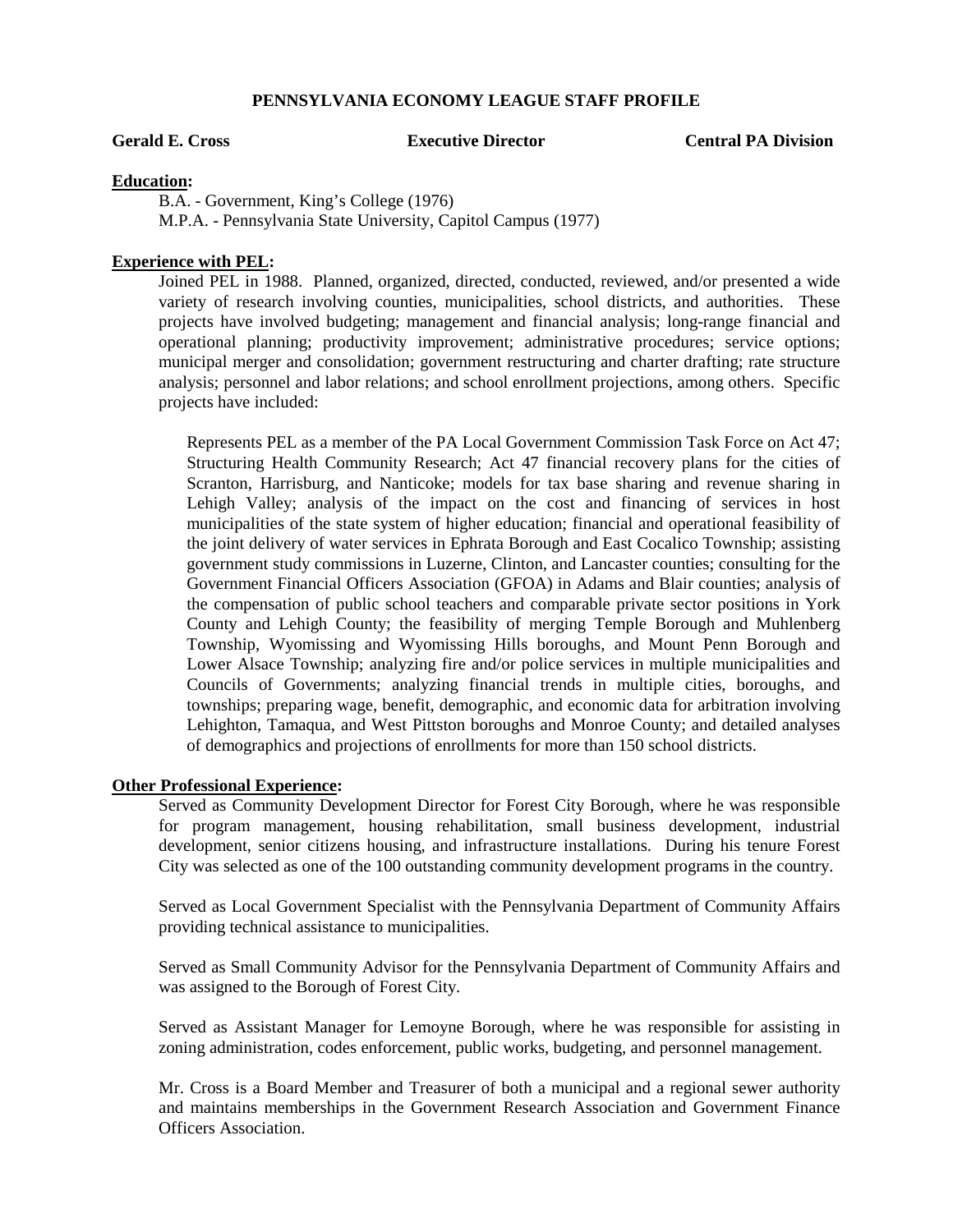## **M. Jane Thompson, CPA Research Associate Central PA Division**

## **Education:**

Ms. Thompson earned degrees from West Virginia University and Virginia Tech. She has held an active CPA license in Pennsylvania since 1991.

## **Experience with PEL:**

**M. Jane Thompson, CPA, PEL Associate,** has over 25 years of experience in public sector accounting, including K-12 and higher education. She served as the Director of Finance for Upper St. Clair School District, for ten years. As part of the PlanCon process for their high school renovations and additions project, she completed enrollment projections that were accepted by the Pennsylvania Department of **Education** 

In addition to her experience at Upper St. Clair, she spent nine years as Director of Finance for Shippensburg University and has over seven years combined experience with local and national certified public accounting firms. Her public accounting clients were primarily county and municipal governments, school districts and non-profit organizations.

Ms. Thompson assisted with district-wide studies for Daniel Boone Area School District, Methacton School District and a merger study for St. Clair and Pottsville Area School Districts. She designed projected enrollment verses capacity charts that effectively illustrated the over/under capacity of each building over time.

Ms. Thompson led the general ledger implementation of financial management and ERP software in her positions at Upper St. Clair School District and Shippensburg University. She has extensive experience developing procedures for compliance with federal and state grant regulations and improving internal controls. She developed financial models to assist in labor contract negotiations, budgeting and long-term financing projects. As part of a team of professionals, she studied financial issues at Reading School District and developed recommendations for improved processes and controls.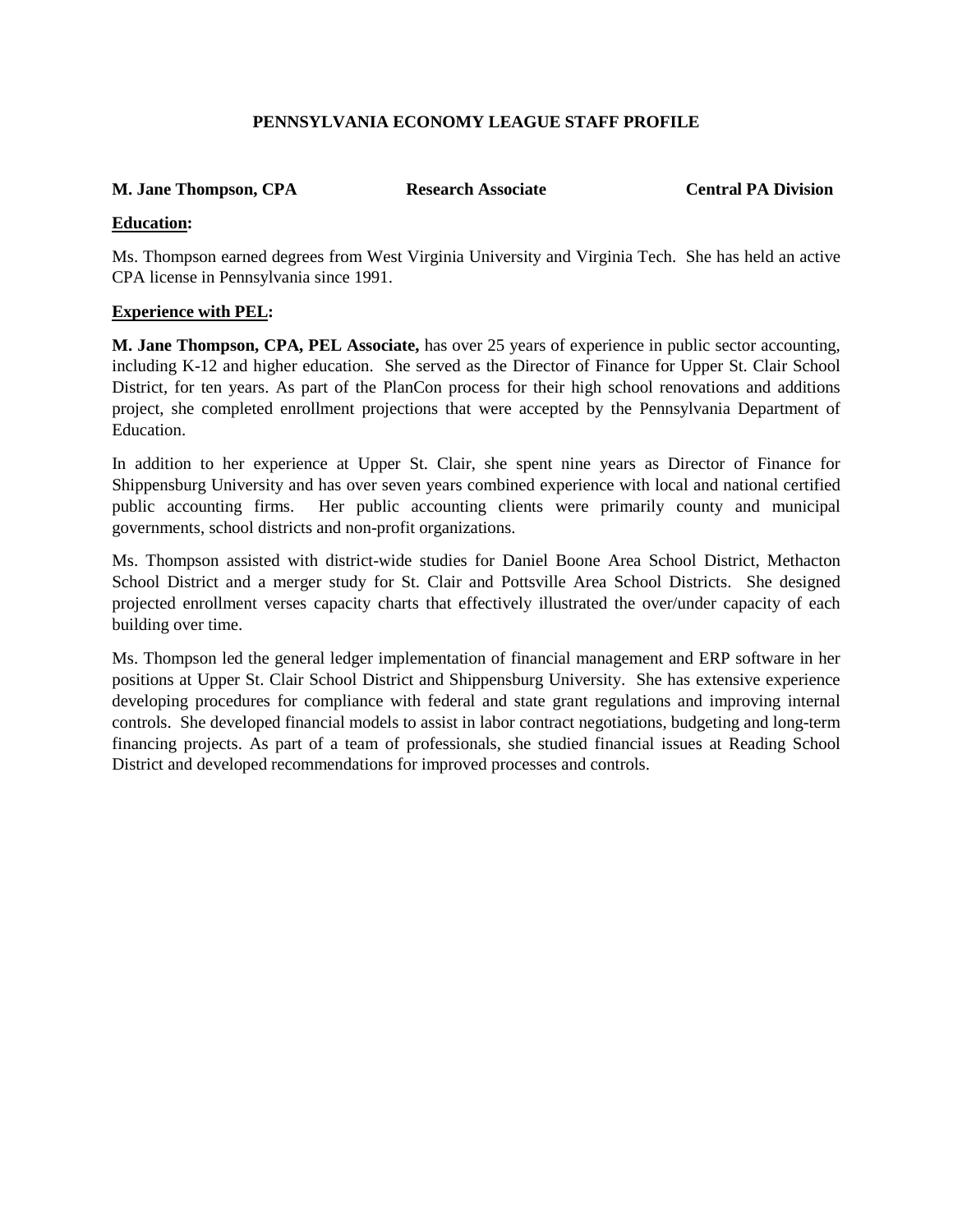**Charles W. Watters Senior Research Associate Central PA Division**

#### **Education:**

B.A. - Government, King's College (1968) M.A. - Political Science, University of Tennessee (1971)

#### **Experience with PEL:**

Joined PEL in 1969. Planned, organized, directed, conducted, reviewed, and/or presented a wide variety of research involving counties, municipalities, school districts, and authorities. These projects have involved budgeting; management and financial analysis; long-range financial and operational planning; productivity improvement; administrative procedures; service options; municipal merger and consolidation; government restructuring and charter drafting; rate structure analysis; personnel and labor relations; and public school enrollment projections, among others.

Among the jurisdictions covered by specific projects are Clinton, Dauphin, Lackawanna, Lancaster, Lehigh, Luzerne, Lycoming, Monroe, Northampton, and Schuylkill counties; Altoona, Bethlehem, Harrisburg, Lebanon, Reading, Scranton, Wilkes-Barre, Williamsport, and York cities; Bristol, Edwardsville, Kingston, Mount Penn, Nazareth, Schuylkill Haven, West Hazelton, West Pittston, Wyomissing, and Wyomissing Hills boroughs; the Town of Bloomsburg; Derry, Hampden, Lancaster, Muhlenberg, Plains, Salisbury, Spring, Springettsbury, Susquehanna, and York townships; and the Abington, Antietam, Avon Grove, Bellefonte Area, Blue Mountain, Boyertown Area, Brandywine Heights Area, Bristol Township, Carlisle Area, Central Bucks, Central Dauphin, Central York, Chambersburg Area, Coatesville Area, Colonial, Conestoga Valley, Conewago Valley, Conrad Weiser Area, Council Rock, Crestwood, Cumberland Valley, Dallastown Area, Daniel Boone Area, Danville Area, Derry Township, Donegal, East Lycoming, East Penn, Eastern Lancaster County, Eastern Lebanon County, Easton Area Ephrata Area, Exeter Township, Fleetwood Area, Gettysburg Area, Governor Mifflin, Great Valley, Halifax Area, Interboro, Keystone Central, Lebanon, Lower Dauphin, Manheim Township, Mechanicsburg Area, Middletown Area, Montgomery Area, Muhlenberg, Nazareth Area, Norristown Area, Northampton Area, Northeastern York, Northern Lehigh, North Schuylkill, Northwest Area, Neshaminy, Oley Valley, Penn Delco, Pennridge, Pequea Valley, Radnor Township, Reading, Red Lion Area, Saucon Valley, Schuylkill Valley, Scranton City, Souderton Area, South Middleton, South Western, Spring-Ford, Spring Grove Area, Stroudsburg Area, Troy Area, Tredyffrin-Easttown, Twin Valley, Upper Darby, Upper Merion, Wellsboro Area, West York Area, Whitehall-Coplay, Wissahickon, Wilkes-Barre Area, Williamsport Area, Wilson, Wyoming Valley West, York City, and York Suburban school districts; and the Town of Bloomsburg Municipal Authority, Ephrata Area Joint Authority, and the East Cocalico Township Authority.

Examples of projects range from developing a recovery plan for a financially distressed municipality, to projecting public school enrollments, to assessing the feasibility of merging municipalities, to assessing a community's financial resources, to analyzing service delivery including water service and police and fire protection.

Provided technical assistance to several Act 62 Government Study Commissions including Clinton, Lancaster, Luzerne, and Schuylkill counties and the boroughs of Kingston, Freeland, and Towanda; served as a member of a city charter transition committee; and participated as expert witness in fact-finding and arbitration hearings under Pennsylvania's collective bargaining laws.

Served (concurrent with his PEL position) as Coordinator of Planning Task Force of the Committee for Economic Growth of the Greater Wilkes-Barre Partnership.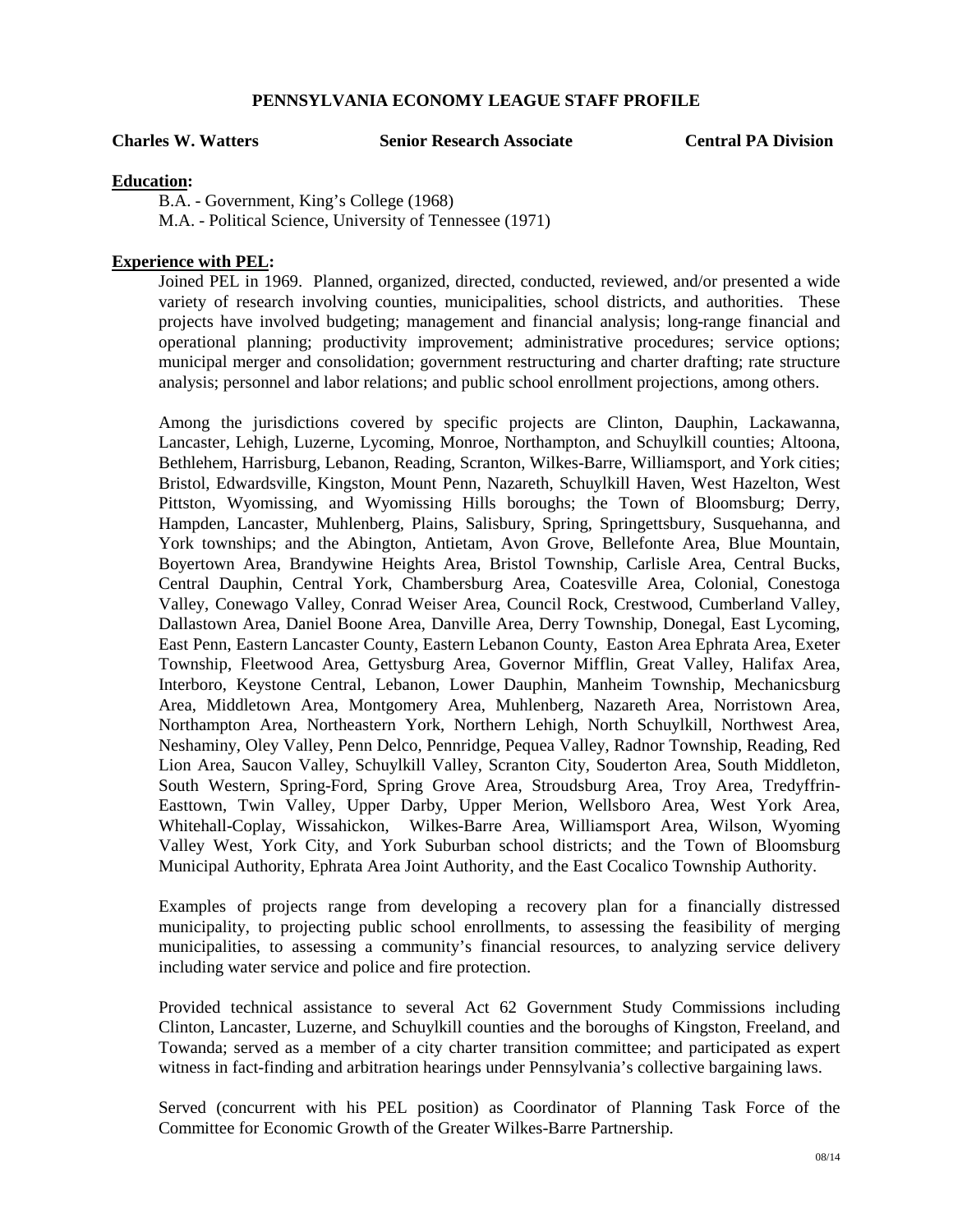#### **Patricia Moorhead Financial Analyst Central PA Division**

#### **Education:**

B.S. – Accounting – Wilkes University, Wilkes-Barre, PA

#### **Responsibilities/Experience with PEL:**

Joined PEL in 2008. Conducts research and provides advisory services on municipal management, budgeting and finance, capital budgeting and planning, personnel and labor relations, and related matters. Analyze trends and prepare forecast for municipalities throughout Pennsylvania**.** Work with municipal officials to collect historical data on municipalities. Review contract specifics to determine future costs of current and past negotiations. Consult with experts including lawyers and accountants to determine feasibility of various options. Prepare reports and power point files used to present findings. Prepare reports to compare municipality and school district data. Combine various data sources including state provided and Census data. Identify trends across the Commonwealth. Serves on the Recovery Plan Team for the City of Harrisburg, the City of Scranton, the City of Altoona, the City of Shamokin, the City of Farrell, the City of Duquesne and the Borough of Mahanoy City. Previous municipal studies include the City of Nanticoke, Borough of West Wyoming, the City of Altoona, Plains Township, Lebanon City, the Borough of Gettysburg, and the City of Hazleton. School District work includes Redbank Valley School District Fact Finding and Pottsville Area/St. Clair Area Consolidation Feasibility Study.

#### **Other Professional Experience:**

Served as Senior Marketing Analyst, General Accounting/Tax Supervisor, Budget Administrator, Assistant General Accountant, and Accounting Department Administrative Assistant at Frontier Communications. Duties included: Marketing—Customer Segmentation, Sales Targeting, and Campaign Tracking; Finance—Strategic Planning, Forecasting, and ROI Modeling; and Accounting—General Ledger, Accounts Payable and Tax Issues.